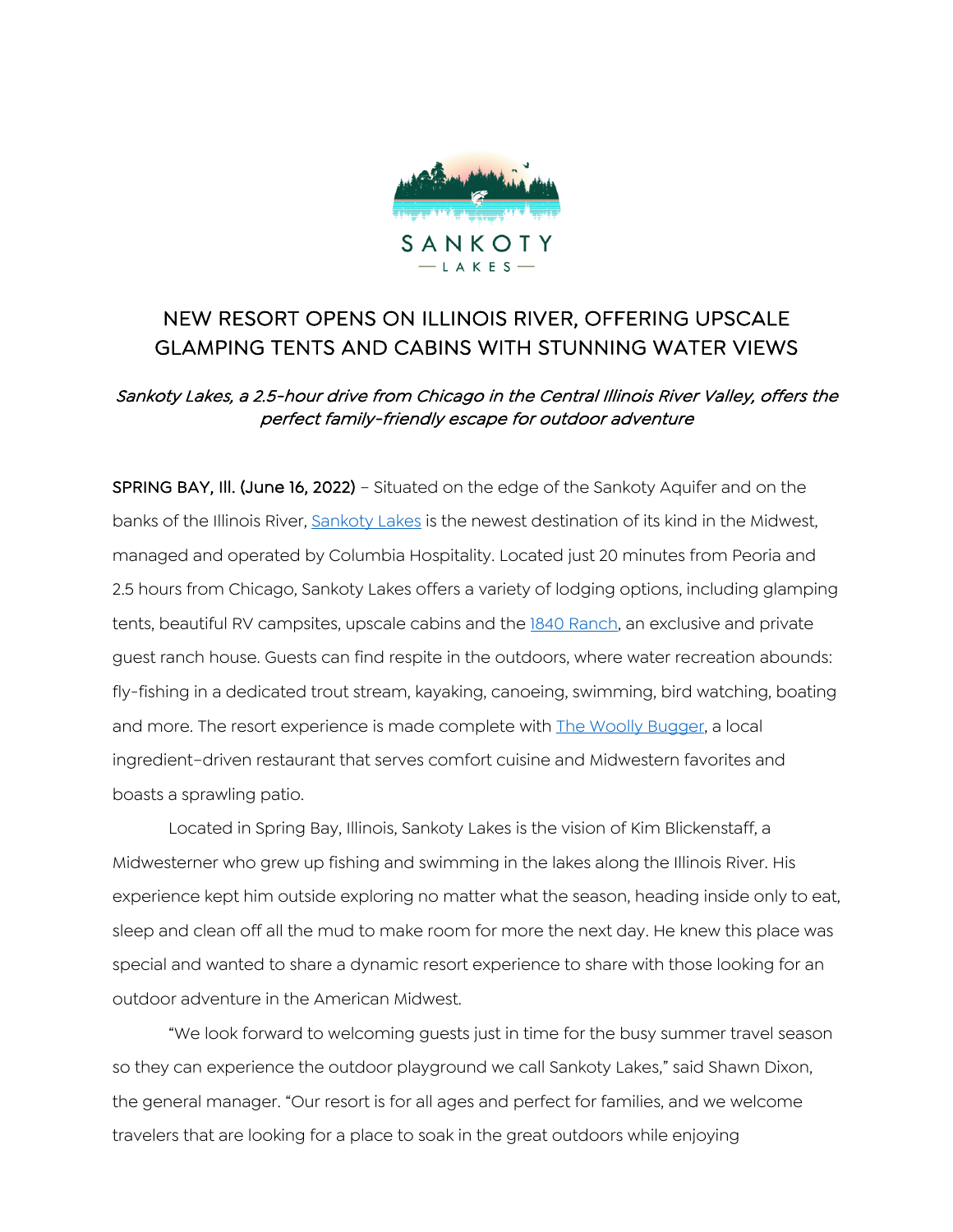unparalleled service and upscale amenities. We are ambassadors of nature. We also provide an experience that is meant for everyone, whether a multigenerational family visiting with grandparents and a toddler or a couple looking for an outdoor adventure together. We are the perfect place to consider for your next getaway."

Lake fishing and trout stream fly-fishing are highlights at Sankoty Lakes, providing opportunities for beginner and intermediate anglers to enjoy the catch and release of a variety of trout. For those casting their rod for the first time, guided fly-fishing is available, in which participants can learn the art, enjoy pristine waters and have all their gear provided. Guests are invited to take advantage of day passes so they can enjoy public beach access along with boat, kayak or canoe rentals, as well as swimming, now through September.

The accommodations at Sankoty Lakes provide opportunities to be surrounded by nature every step of the way. Lodging options include the following:

- Glamping tents: Located on the banks of the trout stream, these upscale canvas tents provide a connection to the outdoors, with amenities and comforts for up to six guests, including a queen-sized bed, twin bunk bed, full bathroom, fire pit, outdoor deck and small refrigerator. Glamping tents with a loft include an additional full loft bed and futon couch. All tents are pet friendly. Rates start at \$219.
- RV pull-through sites: All RV sites come with stunning views of Lake Canada, where travelers can watch the picturesque sunsets over the 30-acre lake. Sankoty Lakes provides pull-through sites, 50 amp and 30 amp electrical hookups, clean water and sewer pump-outs. Each site has a picnic table and a fire pit for evenings around the campfire. Rates start at \$69/night.
- Cabins: Located on the banks of the trout stream, each single-story cabin sleeps up to eight people, making it an ideal refuge for families and couples. Guests will enjoy a fully equipped kitchen, a deck and an outdoor fire pit. All cabins are pet friendly. Rates start at \$239/night.
- 1840 Ranch: Situated on a private 30-acre lake, the 1840 Ranch is the perfect blend of comfort and adventure. This three-bedroom, two-bathroom home and nearby Bunk House can comfortably sleep up to 14 people. Located just 11 miles from Sankoty Lakes, this homestead property offers over a mile of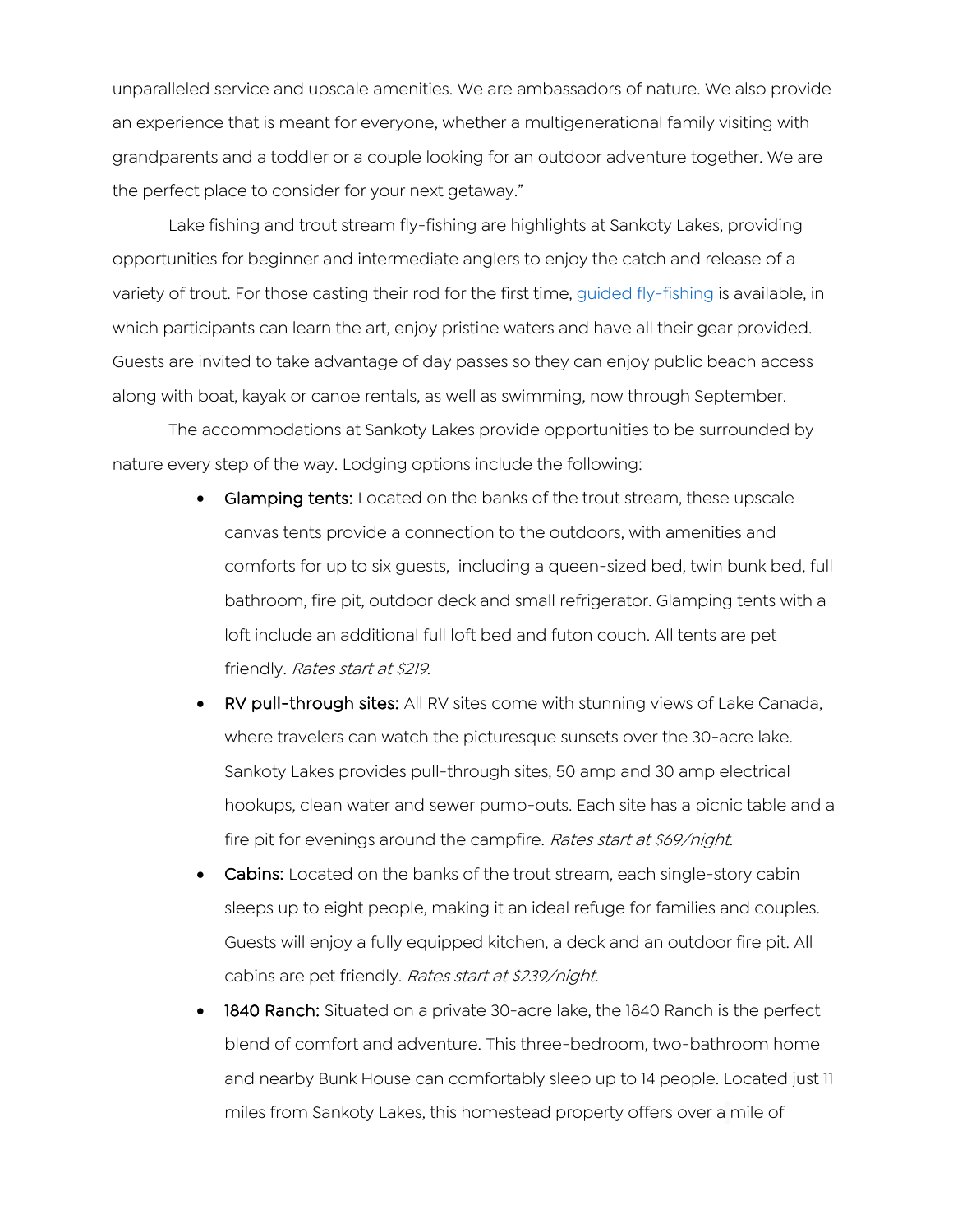shoreline that is perfect for fishing, kayaking, canoeing, grilling or just relaxing by the fire pit for a truly peaceful yet wild retreat. Amenities include canoes, kayaks, fishing gear and a fire pit. The Ranch House is pet-friendly. Rates start at \$489/night

After a day out on the lake or exploring the outdoors, guests can enjoy fresh and comforting cuisine at **The Woolly Bugger**, currently open Wednesday through Sunday. The menus rotate with the seasons, highlighting the freshest and most delicious ingredients from local farms, creameries and producers. There is a rotating selection of hearty fare, including shrimp and grits, a cheese curd platter and "The Bugger Burger," which features beef from nearby Kilgus Farmstead. Brunch is served on Sunday. As the menu changes frequently with the seasons, guests will find dishes featuring fish from area freshwater lakes and streams and wild foraged ingredients from Spring Bay and its surrounding forests.

For those traveling with children, Sankoty Lakes is a kid's paradise. Family-friendly adventures include fly-fishing and lake fishing, biking, swimming, playing on the beach and picnicking, all designed for endless hours of fun. Additionally, the resort offers kid-friendly environmental education and guided adventure packages for families.

Reservations can be made at www.sankotylakes.com.

### ABOUT SANKOTY LAKES

Nestled on the banks of the Illinois River at the edge of the Sankoty Aquifer, Sankoty Lakes is a stunning resort and retreat in Spring Bay, Illinois. Its lakes are perfect for endless adventure and fun on the water. A variety of accommodation options, including canvas glamping tents, cabins, an RV park with pull-through sites, and the 1840 Ranch House, all exude Midwestern charm and upscale comfort. Sankoty's restaurant, The Woolly Bugger, features comforting, locally inspired cuisine with ingredients sourced from nearby farms and foraged from the surrounding grounds of Spring Bay. Guests can enjoy fly-fishing in dedicated trout streams, lake fishing, kayaking, canoeing, swimming, bird watching and more. For more information, visit www.sankotylakes.com.

#### ABOUT COLUMBIA HOSPITALITY

Columbia Hospitality (Columbia) is a national management and consulting company established in 1995 by founder and CEO John Oppenheimer. Its growing portfolio includes award-winning hotels and resorts, premier residential communities, restaurants and bars, private and public golf clubs, conference centers and distinctive venues. Columbia creates exceptional experiences for guests and team members while achieving phenomenal results for property owners. Columbia has also consulted on hundreds of hospitality projects worldwide, delivering a high level of customized service to partners and investors. For more